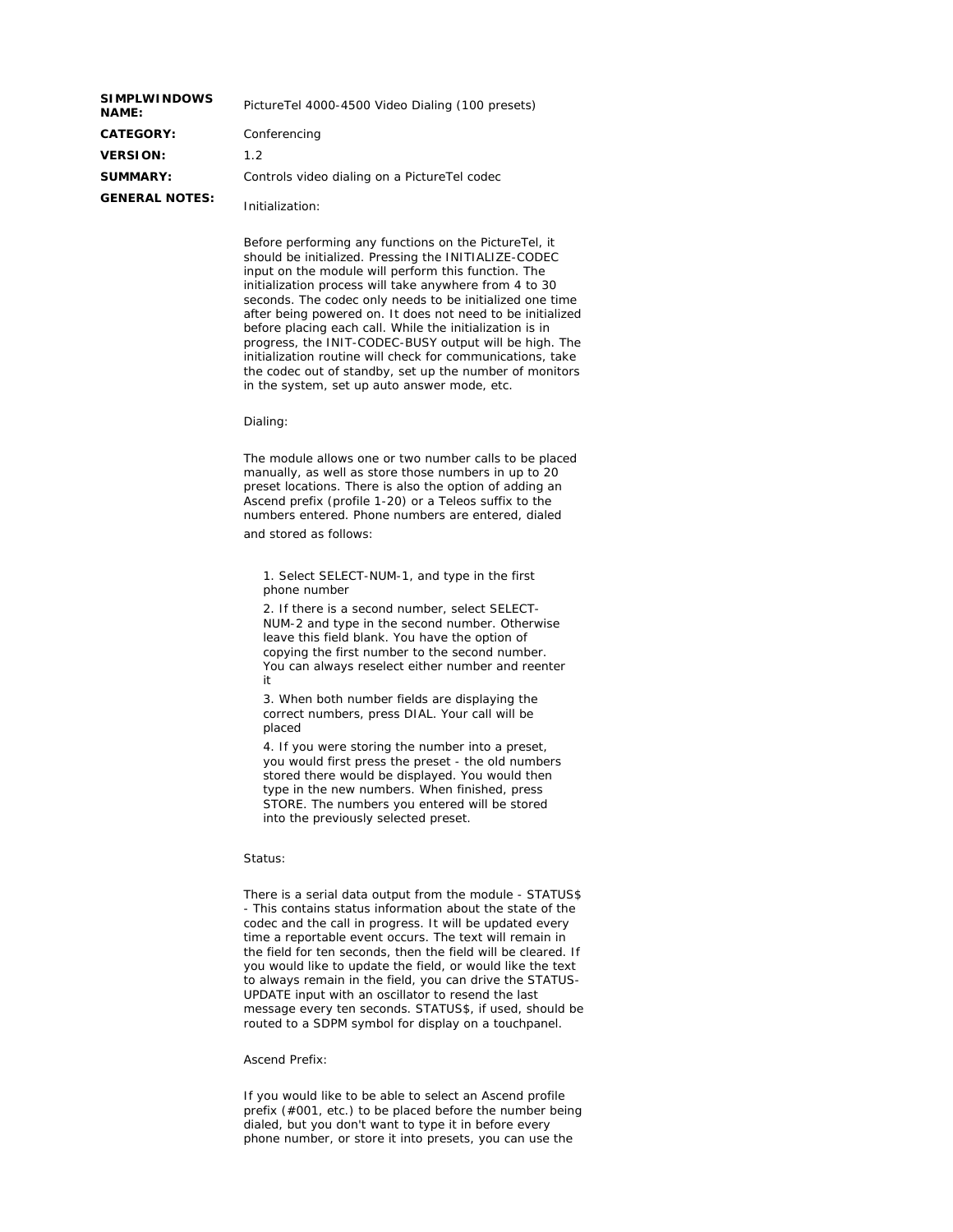ASCEND-PROFILE input. This input takes an analog value from 0 to 20. It should be driven with an INIT symbol. If you do not want a prefix on your phone number, then this input should be set to analog 0 with an INIT symbol. If you do want a prefix, use an INIT symbol to set the input to a number between 1 and 20. Whatever number you use will appear in the Ascend prefix before the rest of your phone number.

Teleos Suffix:

If you would like to be able to select a Teleos suffix to be appended to the end of your phone number, you can use the TELEOS-... inputs. If no suffix is wanted, put a 1 on the TELEOS-NONE input, and 0 on the other TELEOS inputs. If you do want a Teleos suffix, put a 0 on the TELEOS-NONE input. You can use buttons to select the desired suffix from the four remaining TELEOS inputs on the module. **CRESTRON HARDWARE:**  CNXCOM, ST-COM **SETUP OF CRESTRON HARDWARE:**  Baud Rate - 9600 Parity - None Data Bits - 8 Stop Bits - 1 Note - If using a Crestron ST-COM port, you must assert the RTS line. This is done by pressing Alt-F8 in the ST-COM port definition until A\_RTS or B\_RTS is displayed. Then place a 1 in the corresponding signal name field. **VENDOR FIRMWARE:** 6.30 **VENDOR SETUP:** The PictureTel system has up to four data ports, (A, B, C, D), and two control ports, (A, B). YOU MUST USE CONTROL PORT A TO COMMUNICATE FROM CRESTRON TO PICTURETEL. The parameters of Control Port A can be set up by using the PictureTel wired or infrared keypad as follows: Enter the setup menus Choose Configuration Menu Choose Data Port Configuration Choose Set Control Port A For Select Type, make sure that Control Protocol is chosen For Baud Rate and Parity, make sure that these settings match the settings of the CNXCOM port. Settings which were tested at Crestron were 9600 baud, 8 data bits, None parity. Exit from the menu system **CABLE NUMBER:** CNSP-533

## **CONTROL:**

| <b>SELECT-NUM1</b>                | Ð  | Selects the first number for entry                                              |
|-----------------------------------|----|---------------------------------------------------------------------------------|
| <b>SELECT-NUM2</b>                | D  | Selects the second number for entry                                             |
| KEY-0-<br>$9, *$ , #, CLEAR, BACK | D  | Allows the corresponding digits to be entered<br>into the selected number field |
| COPY-NUM1-NUM2                    | D. | Copies the contents of the first number to the<br>second number field           |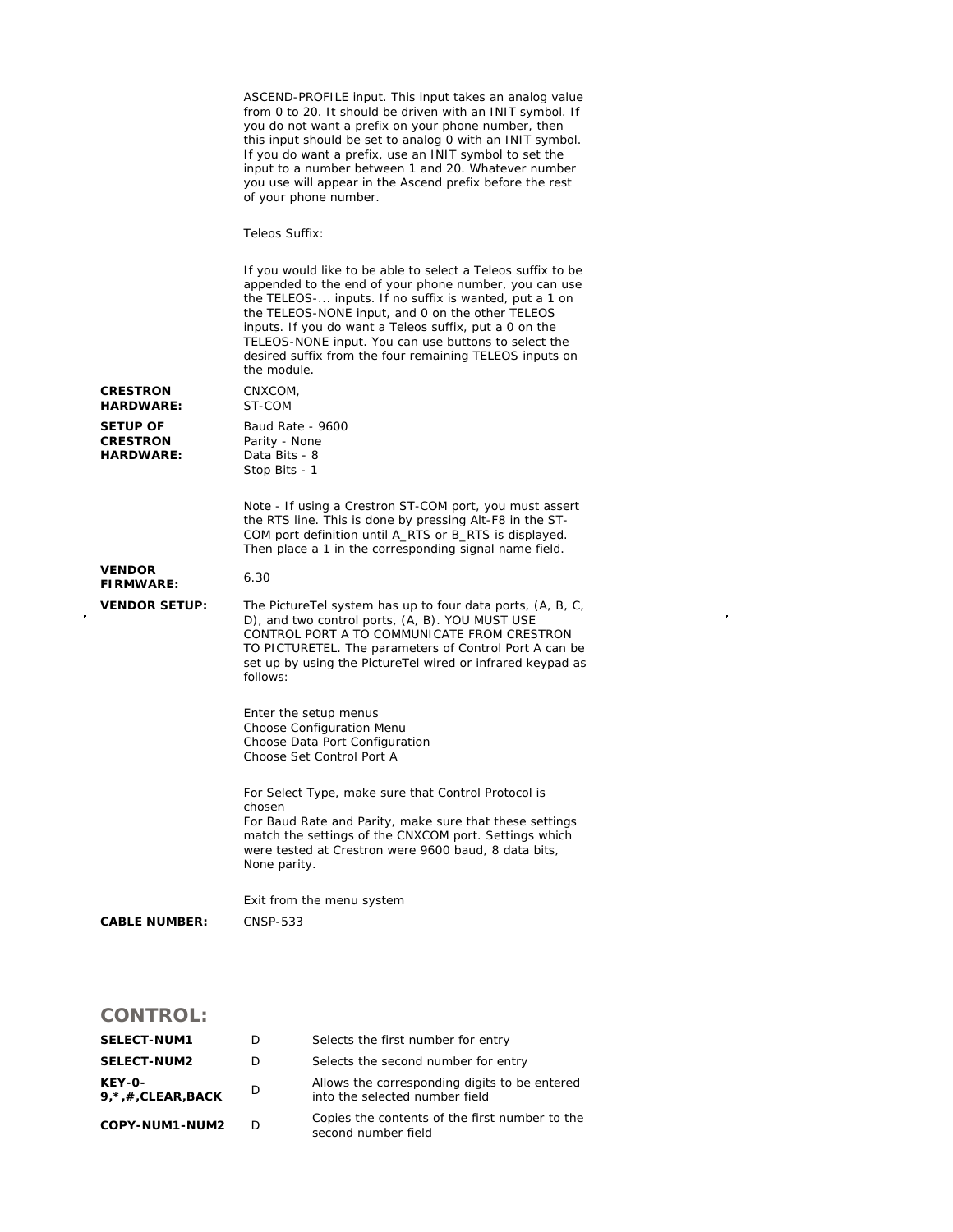| <b>CLEAR-NUM1-NUM2</b>  | D | Clears both number fields simultaneously                                                                                                                                                                                                                 |
|-------------------------|---|----------------------------------------------------------------------------------------------------------------------------------------------------------------------------------------------------------------------------------------------------------|
| <b>STORE</b>            | D | Stores both number fields into the previously<br>selected preset                                                                                                                                                                                         |
| <b>KEY-ENTER</b>        | D | Functions similar to the enter button on the<br>PictureTel keypad. If enter is pressed after<br>entering the first number, the second number<br>will be selected. If enter is pressed after<br>entering the second number, the number will<br>be dialed. |
| <b>DIAL</b>             | D | Sends the previously entered number to the<br>codec for dialing                                                                                                                                                                                          |
| <b>PRESET-1-100</b>     | D | Used to recall presets 1-100. After recalling a<br>preset, DIAL must be pressed to send it to<br>the codec.                                                                                                                                              |
| <b>PRESET-CLEAR</b>     | D | Clears the interlock maintaining the last<br>preset chosen                                                                                                                                                                                               |
| <b>DISCONNECT</b>       | D | Disconnect the current video call                                                                                                                                                                                                                        |
| <b>ASCEND-PROFILE</b>   | А | Used to specify an Ascend prefix - Driven with<br>an INIT symbol                                                                                                                                                                                         |
| <b>TELEOS-NONE</b>      | D | Designates that no Teleos suffix should be<br>used if a 1 is placed on this input.                                                                                                                                                                       |
| TELEOS-56*1*0           | D | Activated from a button press to select the<br>suffix shown to be added to the phone<br>numbers                                                                                                                                                          |
| TELEOS-64*1*0           | D | Activated from a button press to select the<br>suffix shown to be added to the phone<br>numbers                                                                                                                                                          |
| TELEOS-56*6*7           | D | Activated from a button press to select the<br>suffix shown to be added to the phone<br>numbers                                                                                                                                                          |
| TELEOS-64*6*8           | D | Activated from a button press to select the<br>suffix shown to be added to the phone<br>numbers                                                                                                                                                          |
| <b>INITIALIZE-PSETS</b> | D | Clears all the presets                                                                                                                                                                                                                                   |
| <b>INITIALIZE-CODEC</b> | D | Initializes the codec                                                                                                                                                                                                                                    |
| <b>SHUT-DOWN-CODEC</b>  | D | Puts the codec into standby mode                                                                                                                                                                                                                         |
| <b>AUTO-ANSWER-ON</b>   | D | 1 or 0 on input to designate auto answer<br>mode                                                                                                                                                                                                         |
| <b>AUTO-ANSWER-OFF</b>  | D | 1 or 0 on input to designate auto answer<br>mode                                                                                                                                                                                                         |
| <b>SINGLE-MONITOR</b>   | D | 1 or 0 on input to designate single/dual<br>monitor                                                                                                                                                                                                      |
| <b>DUAL-MONITOR</b>     | D | 1 or 0 on input to designate single/dual<br>monitor                                                                                                                                                                                                      |
| <b>MODE-DIALED</b>      | D | 1 or 0 on input to designate dial/non-dial<br>mode                                                                                                                                                                                                       |
| <b>MODE-NON-DIALED</b>  | D | 1 or 0 on input to designate dial/non-dial<br>mode                                                                                                                                                                                                       |
| PIP-ON-?                | D | If high, PIP will be turned on upon<br>initialization. It can be connected the the PIP-<br>ON-FB output from a separate module for PIP<br>state tracking                                                                                                 |
| <b>STATUS-UPDATE</b>    | D | Resends the last status message to the<br>STATUS\$ string                                                                                                                                                                                                |
| <b>PTEL-RX\$</b>        | S | Serial data string routed from a CNXCOM port                                                                                                                                                                                                             |
| <b>DIGITS</b>           | P | Maximum number of digits to enter per<br>number field. (For example, 24)                                                                                                                                                                                 |